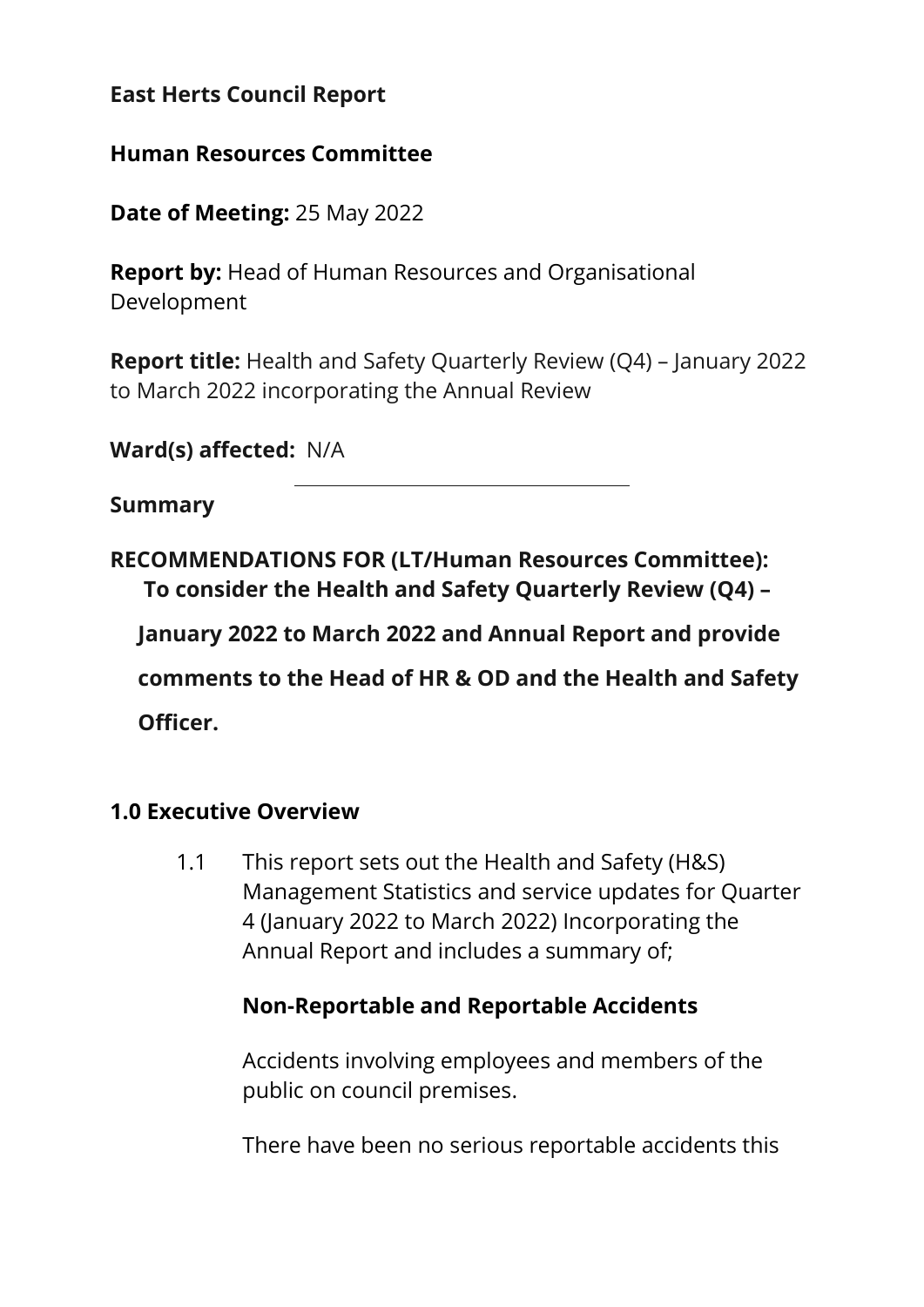quarter.

### **Contract compliance and monitoring**

The Health and Safety Officer can report that there have been no safety incidents or site accidents in respect to the contracts.

### **Capital Projects**

The Health and Safety Officer can report that there have been no recorded on-site accidents or incidents recorded for this period.

### **Premises and Sites**

Office premises inspections are now being undertaken with the Property Team and Unison.

#### **Parks, Open Spaces and Play Areas.**

There have been no reported incidents or accidents in respect to the parks, open spaces and play areas.

#### **Lone Working Contract**

Roll out of new devices to commence January/February 2022.

### **Covid-19 / Blended Working**

The Health and Safety Officer, HR Colleagues, and Head of HR and OD are continuing to review and update information in line with Government guidance.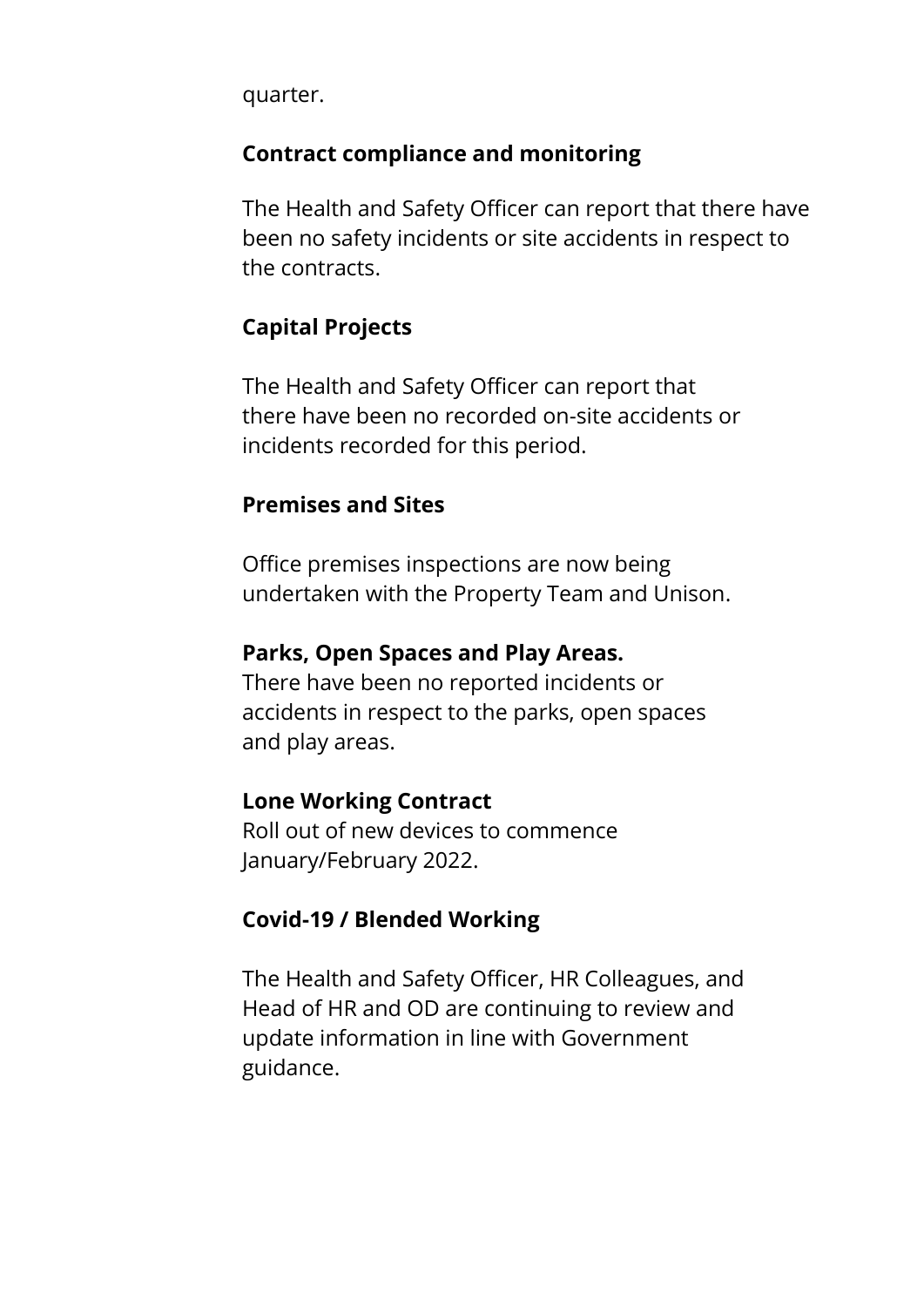## **2.0 Background**

2.1 The Health and Safety Officer reports to the HR Committee each quarter. This report will be submitted to Safety Committee and has been considered by the Leadership Team and Executive Members, who review the report before it is submitted to the HR Committee

## **3.0 Safety Committee**

- 3.1 Safety Committee met on Tuesday 03 May 2022. This DRAFT report will be shared with the Committee.
- 3.2 Contract Managers and Contract Project Managers are invited to attend Safety Committee to provide feedback on the main and capital projects.

### **4.0 Work and Non Work Related Accident Reports**

- 4.1 There were no reportable accidents under the Reporting of Incidents Diseases and Dangerous Occurrence Regulations (RIDDOR) for the period January 2022 to March 2022.
- 4.2 One non reportable work related accident was recorded for the period 1 January 2022 to 31 March 2022; the continuing low trend is due to staff working from home or away from the office.
- 4.3 Swimming Pools and Open Spaces. There were 23 minor non reportable accidents reported across the 5 swimming pools and gyms between January 2022 and March 2022 in respect to users and 4 accidents concerning SLM employees. None of the reported accidents were the result of any procedural or equipment related failure and a sample of the nature of the type of accident recorded is included below: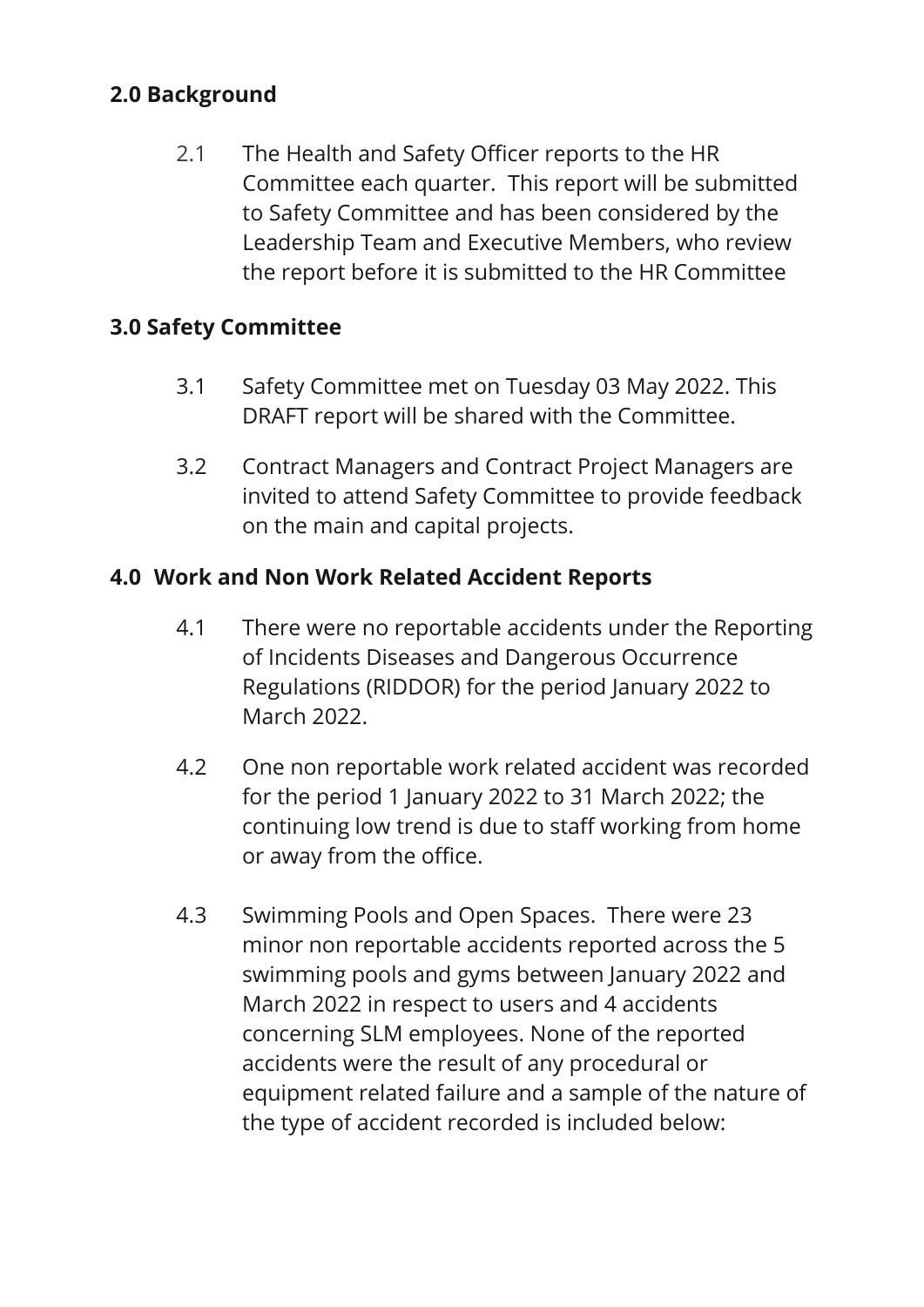- IP slipped when entering changing rooms from poolside
- IP strained neck putting on swim cap
- IP hit head on open locker door when bending down to put shoes on
- IP got into difficulty during swim lesson, assisted by poolside life-guard. IP panicked but did not sustain any injury or require further medical assistance
- IP jumped into pool suffering impact injury to foot, no serious damage or further medical assistance required. Skill execution error.
- Unsupervised minor IP ran into entrance and tripped entering the facility, no injury or further assistance required.
- IP dropped weight plate on foot when returning weight to rack, no serious injury sustained. Skill execution error
- Member of Staff suffered minor puncture would from projecting staple when disposing of cardboard box.

Skill execution errors arise as a result of individual action and not as a result of any equipment or procedural failure.

| <b>Swimming Pool &amp;</b> | January       | <b>February</b> | <b>March</b> | <b>TOTAL</b> |
|----------------------------|---------------|-----------------|--------------|--------------|
| Gym                        |               |                 |              |              |
| Hartham                    |               |                 |              |              |
| <b>Grange Paddocks</b>     |               |                 | 8            | 12           |
| Leventhorpe                |               |                 |              |              |
| Ward Freman                |               |                 |              |              |
| Fanshawe                   | $\mathcal{P}$ | ົາ              | 3            |              |
| Employees (SLM)            | 3             |                 |              |              |
| Contractors                |               |                 |              |              |
| <b>TOTAL</b>               | q             | 6               | 12           | 77           |

|  |  | Q4 Non Reportable Accidents – Jan, Feb, March 2022 |  |  |
|--|--|----------------------------------------------------|--|--|
|  |  |                                                    |  |  |

| Parks, Open Spaces,   January<br><b>Members of the</b><br><b>Public</b> | <b>February</b> | March | <b>TOTAL</b> |
|-------------------------------------------------------------------------|-----------------|-------|--------------|
| Play Area                                                               |                 |       |              |
| <b>TOTAL</b>                                                            |                 |       |              |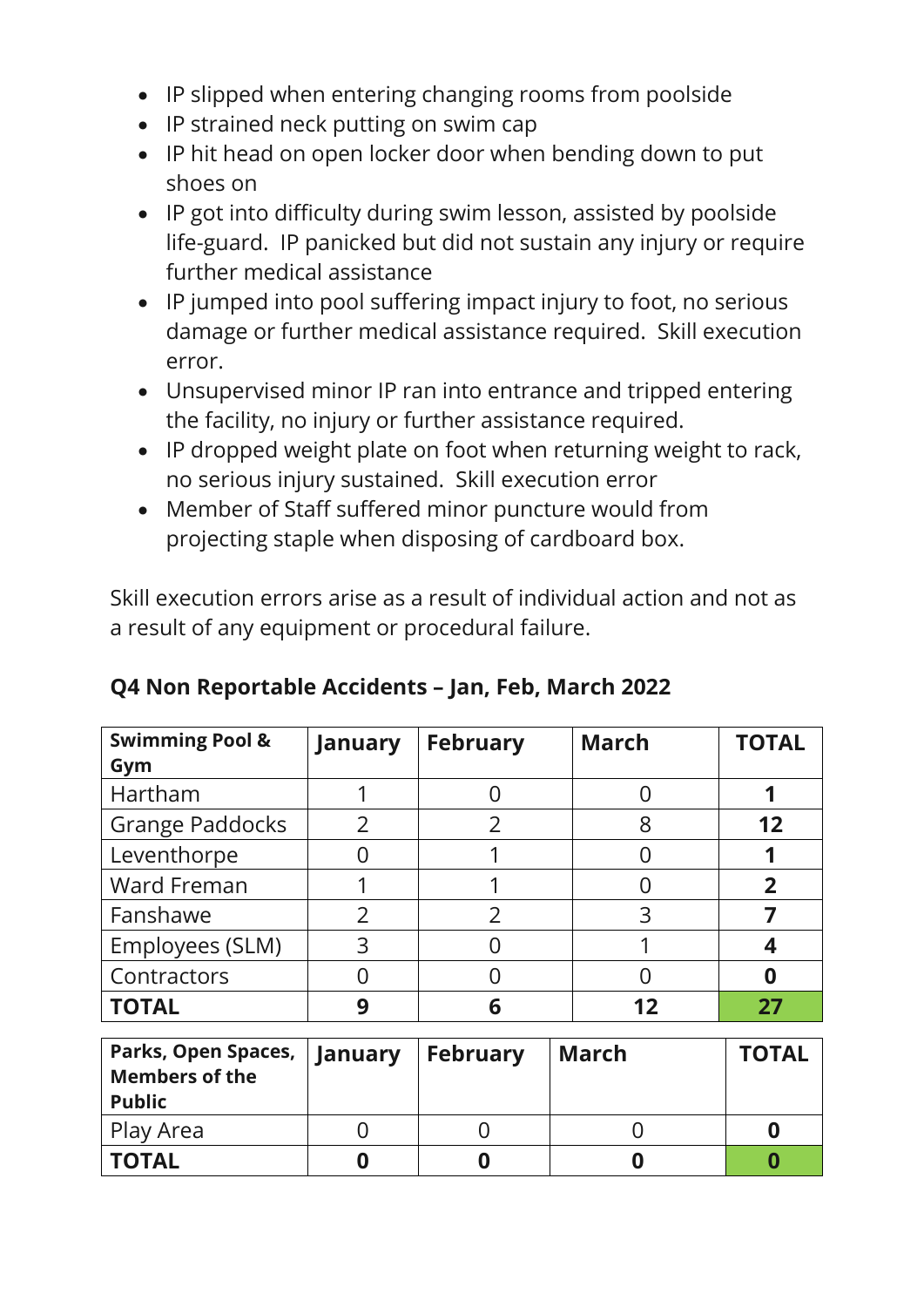| <b>EHC Employees</b>  | January | <b>February</b> | March | <b>TOTAL</b> |
|-----------------------|---------|-----------------|-------|--------------|
|                       |         |                 |       |              |
| <b>TOTAL</b>          |         |                 |       |              |
|                       |         |                 |       |              |
| <b>COMBINED TOTAL</b> |         |                 |       | 28           |

#### **Q3 Table for Comparison**

## **Q3 Non Reportable Accidents – Oct, Nov, December 2021**

| <b>Swimming Pool &amp;</b><br>Gym | <b>October</b> | <b>November</b> | <b>December</b> | <b>TOTAL</b> |
|-----------------------------------|----------------|-----------------|-----------------|--------------|
| Hartham                           |                |                 |                 |              |
| <b>Grange Paddocks</b>            |                | 3               |                 |              |
| Leventhorpe                       | $\mathcal{P}$  |                 |                 |              |
| Ward Freman                       |                |                 |                 |              |
| Fanshawe                          |                |                 |                 |              |
| Employees (SLM)                   |                |                 |                 |              |
| Contractors                       |                |                 |                 |              |
| <b>TOTAL</b>                      |                |                 |                 |              |

| Parks, Open Spaces,   October   November   December<br><b>Members of the</b><br><b>Public</b> |  | <b>TOTAL</b> |
|-----------------------------------------------------------------------------------------------|--|--------------|
| Play Area                                                                                     |  |              |
| <b>TOTAL</b>                                                                                  |  |              |

| <b>EHC Employees</b>  | <b>October</b> | <b>November   December</b> | <b>TOTAL</b> |
|-----------------------|----------------|----------------------------|--------------|
|                       |                |                            |              |
| <b>TOTAL</b>          |                |                            |              |
|                       |                |                            |              |
| <b>COMBINED TOTAL</b> |                |                            | 10           |

An analysis of the accident numbers and types have not shown any abnormal trends or patterns over the course of the year. The increase in figures reflect the increase in usage as a result of the easing of Covid restrictions.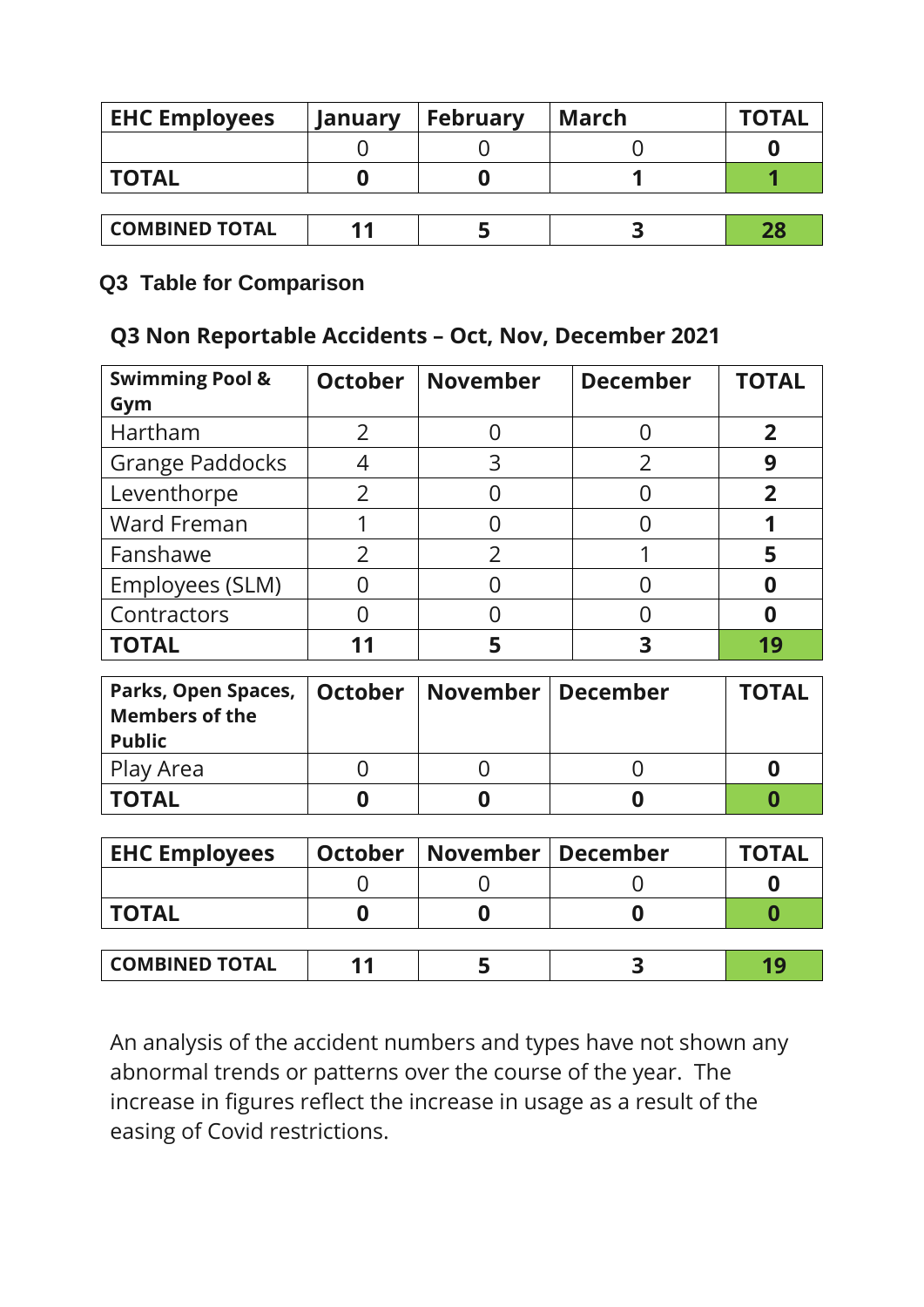The Health and Safety Officer has discussed benchmarking options with the Contract Manager for SLM with a view to being able to benchmark the 5 East Herts Swimming Pools and Gym with comparable facilities managed by SLM.

The Contract Manager does not have direct access to provide a month by month review of the accident per 10K visit for other sites not under his management control. The Contract Manager can provide something which will look at quarterly benchmarking using information in the wider Everyone Active group, South East and East Herts.

The Contract Manager will ask for comparable sites to be built in to a comparison so we have like for like site's for the dual use with gym (Fanshawe and Leventhorpe , dual use pool only (Ward Freman), Large pool and gym site with no sport hall (Grange Paddocks) and a Medium site pool/ gym and no sport hall (Hartham). The Contract Manager is discussing this option with the Everyone Active Regional H&S Quality manager.

## 4.4 **Grange Paddocks**

- 4.4.1 Demolition of the old building has now been completed. Rubble and debris is being crushed on site and used to infill the old pool tank. Scrap metal is being extracted and sold and non-recyclable waste is being removed from the site.
- 4.4.2 Work on the new service yard will commence February 2022 on completion of the demolition work.
- 4.4.3 Aftercare and post completion meetings have taken place with the Project Manager, SLM and Wilmott Dixon and final snagging has taken place.

Milestones:

| Milestone<br>Anticipated completion |
|-------------------------------------|
|-------------------------------------|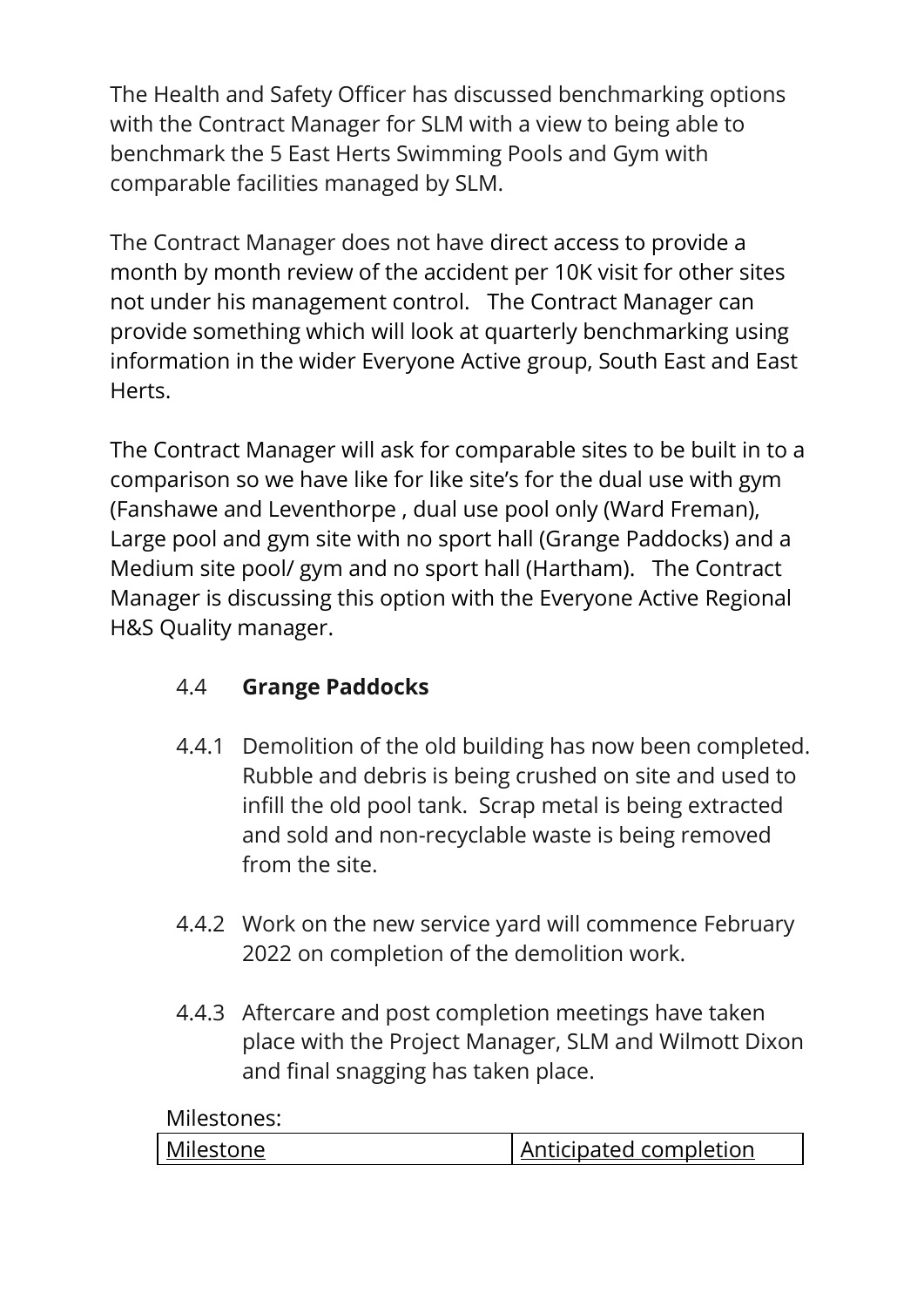|                                           | date |
|-------------------------------------------|------|
| Completion of the foul chamber   May 2022 |      |
| pump works                                |      |

## 4.5 **3G pitch**

### Progress Update

- 4.5.1 Archaeological work has continued on site with the recent discovery of a religious shrine.
- 4.5.2 Over 700 people attended guided tours at Grange Paddocks on Saturday 23 April for a rare opportunity to see artefacts that date back to Roman times, uncovered as part of the archaeological excavations undertaken for the footprint of the new 3G football pitch. Around a further 300 people dropped by to view the findings on display.
- 4.5.3 Once the archaeological work is complete, the 3G pitch can be installed and is set to open in August and made ready for the football season in September.

### 4.6 **Hartham Leisure Centre (HLC)**

| <b>Phase</b> | Programmed<br>delivery                     | <b>Work Activity</b>                                  |
|--------------|--------------------------------------------|-------------------------------------------------------|
|              | Mid May - end of<br>September 2021         | Pool Hall and pool changing village<br>refurbishment  |
|              | Late August to late<br>October 2021        | Refurbishment of the downstairs dry<br>changing rooms |
|              | End of August 2021 -<br>mid September 2022 | Demolition and building of the new<br>extension       |

### Progress Update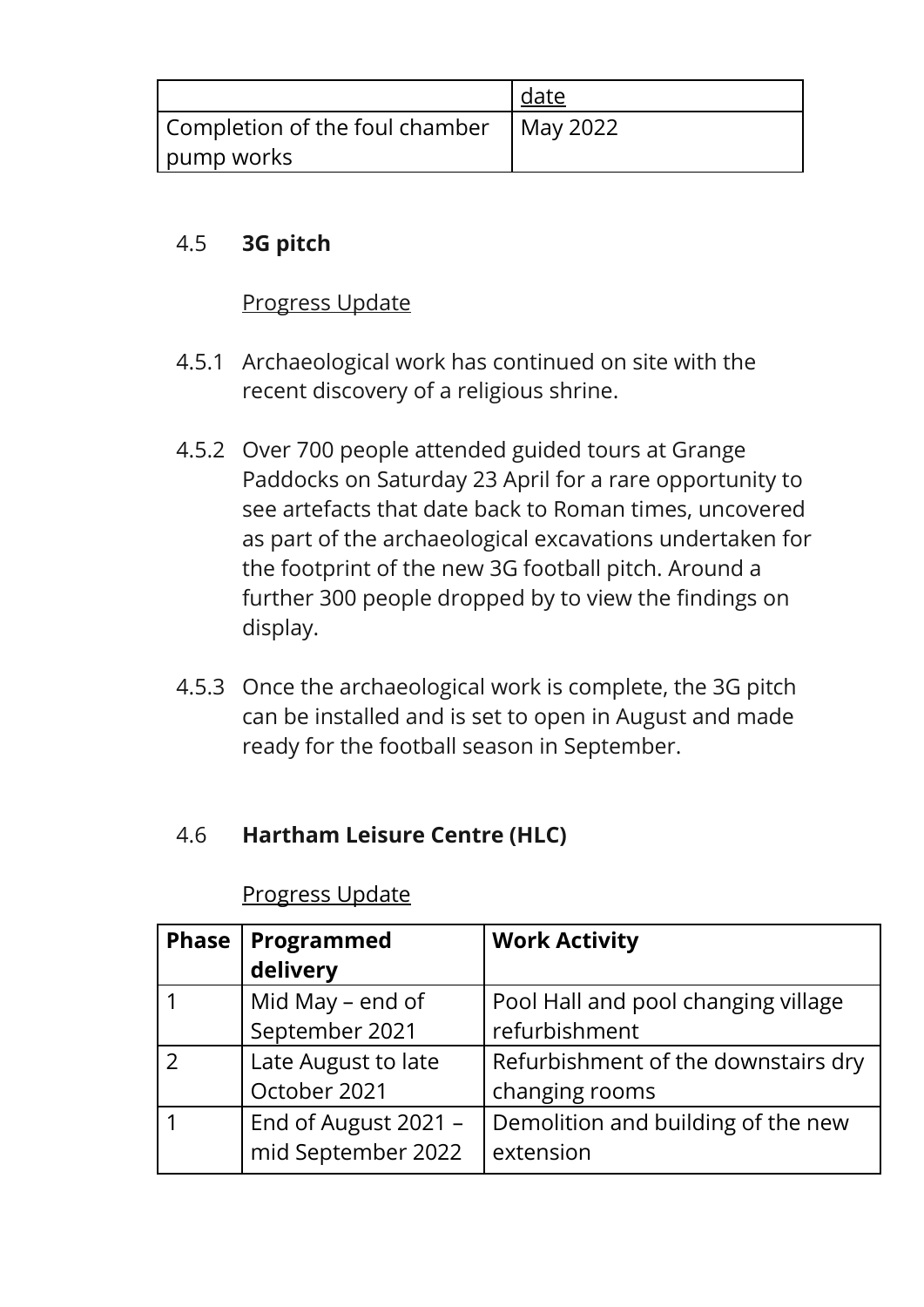The following milestones are planned for the next quarter:

## Milestone

3

Phase 2: Ground floor fitness changing room refurbishment completed and returned to SLM for use.

Phase 3: Started - Hoarding has been erected in readiness for the demolition of the old front and creation of the new extension.

Thames Water have confirmed that the old brick sewer pip is redundant and blocked at both ends. This can be removed and progress made on the remainder of the ground work.

# 4.7 **Summary**

- 4.7.1 The Project Manager has reported that pool tank lining has been successfully applied and the pool filled. Two small leaks were detected in some of the existing pipe work and the lead contractor is rectifying this. Despite earlier issues and delays the project is on course to be completed by Summer 2020 thanks to the hard work and perseverance of the team.
- 4.7.2 The project manager overseeing the work has maintained a high standard of inspections and the Health and Safety Officer has observed exceptional levels of health and safety practice demonstrated throughout.

# **5.0 Contract Management and Compliance**

5.1 In order to fulfil its duty of care, all contracts are overseen by a contract manager who is responsible for ensuring the contract is being delivered safely and the contractor has the appropriate safety procedures in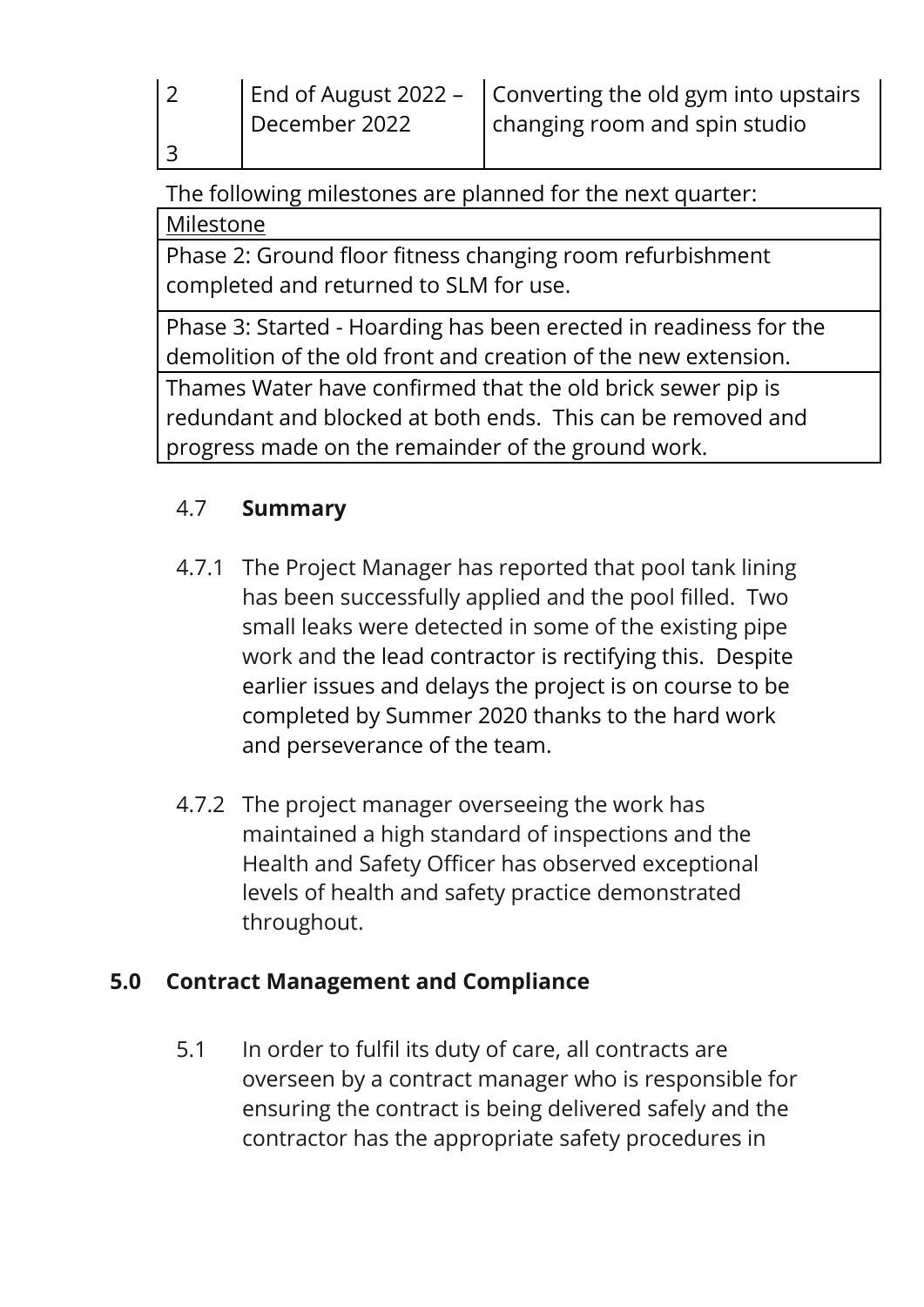place. The Health and Safety Officer works with the service contract managers to improve the information reporting processes and to ensure pertinent information is being monitored/reported and relevant action is being taken (when required) to Safety Committee, Leadership Team and Human Resources Committee.

The following updates should be noted:

## **5.2 Buntingford Service Centre**

5.2.1 Approval has been given for the Property Team to install speed control humps and digital speed deterrent signs in the depot yard to enhance vehicle and pedestrian safety . The Health and Safety Officer, Property Services Manager and Surveyor met with Urbaser to discuss the issues of the surface lining and Urbaser agreed that the enhancements would be more beneficial.

> The Health and Safety Officer can report that there has been a significant improvement to the site housekeeping and a number of repairs are scheduled to be carried out including;

- Replacing the heating n the vehicle workshop
- Yard safety enhancements
- Refurbishment of external WC's
- New barrier installed at the front car park
- Installation of a new defibrillator with user training
- 5.2.2 The Health and Safety Officer can report that the Buntingford User Group Meeting took place on Wednesday 16<sup>th</sup> March. There have been no on-site incidents or accidents to report.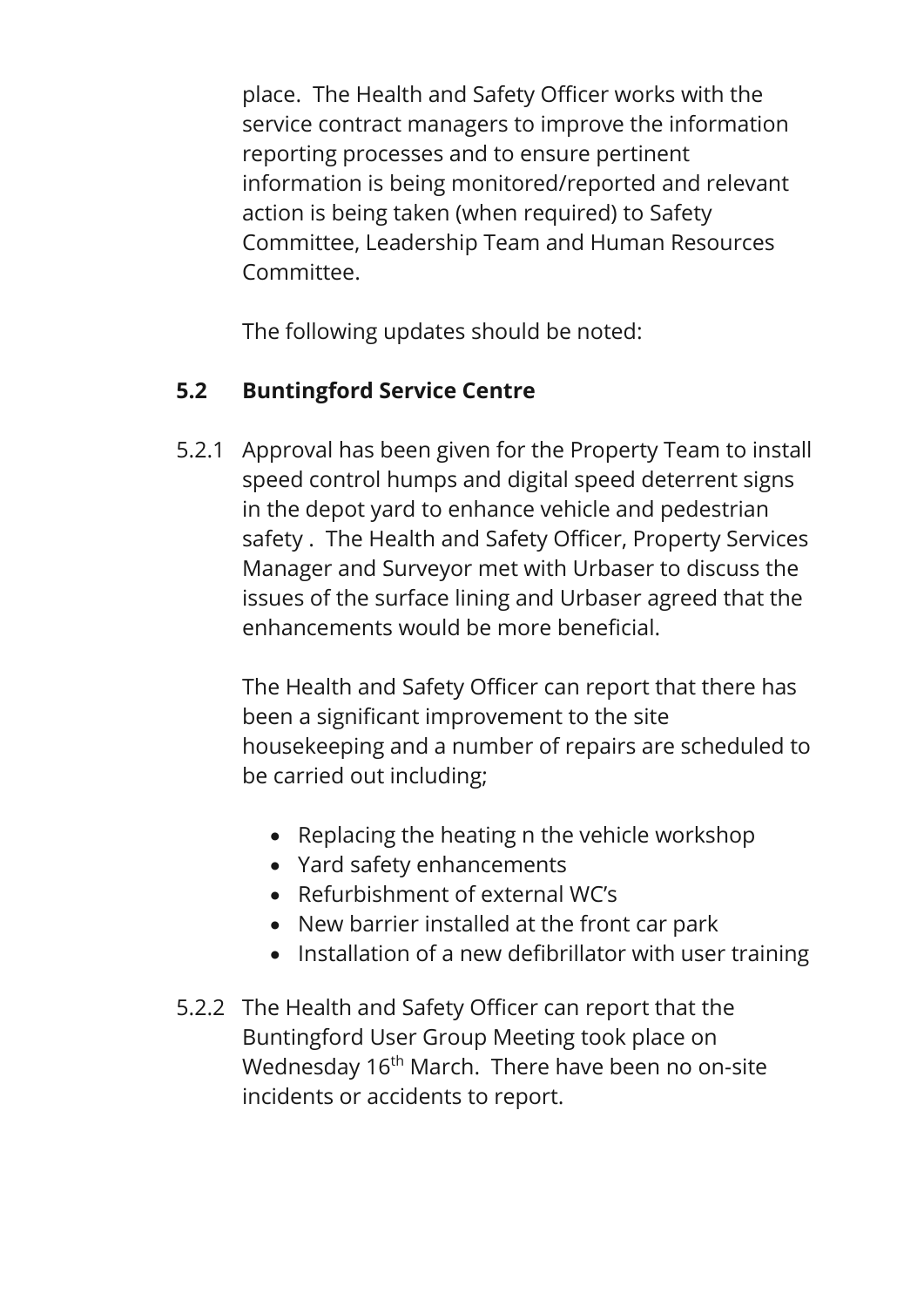5.2.3 Urbaser have reported that they are planning to introduce an onsite scheme to use spare parts from damaged bins to replace missing components and extending the life of current bins, significant progress has been made to reduce the number of surplus bins on site.

The Health and Safety Officer will continue to support the contractor and contract management team who are looking at solutions to the problem.

## **6.0 Capital Projects**

The Health and Safety Officer has been supporting the Head of Operations ahead of the planned opening of Northgate End Multi Storey Car Park. The Health and Safety Officer and the Property Team will be installing a Premises Information Box at the site along the same lines as those installed at Buntingford, Hillcrest and Rectory Hall Hostels and Wallfields.

The Health and Safety Officer has supported the recommendations for the closure of the top deck of Northgate End due to lighting restrictions in the Planning Consent.

### **7.0 Parking Enforcement Contract**

7.1 The Health and Safety Officer receives monthly site inspections from the Service Development Manager and Parking Contract Manager on the overall performance of the Parking Enforcement contract (with APCOA) and it can be reported that that there have been no accidents in regard to car parks or Multi Story Car Parks (MSCP's) during this quarter.

#### **8.0 Parks and Open Spaces Management Contract**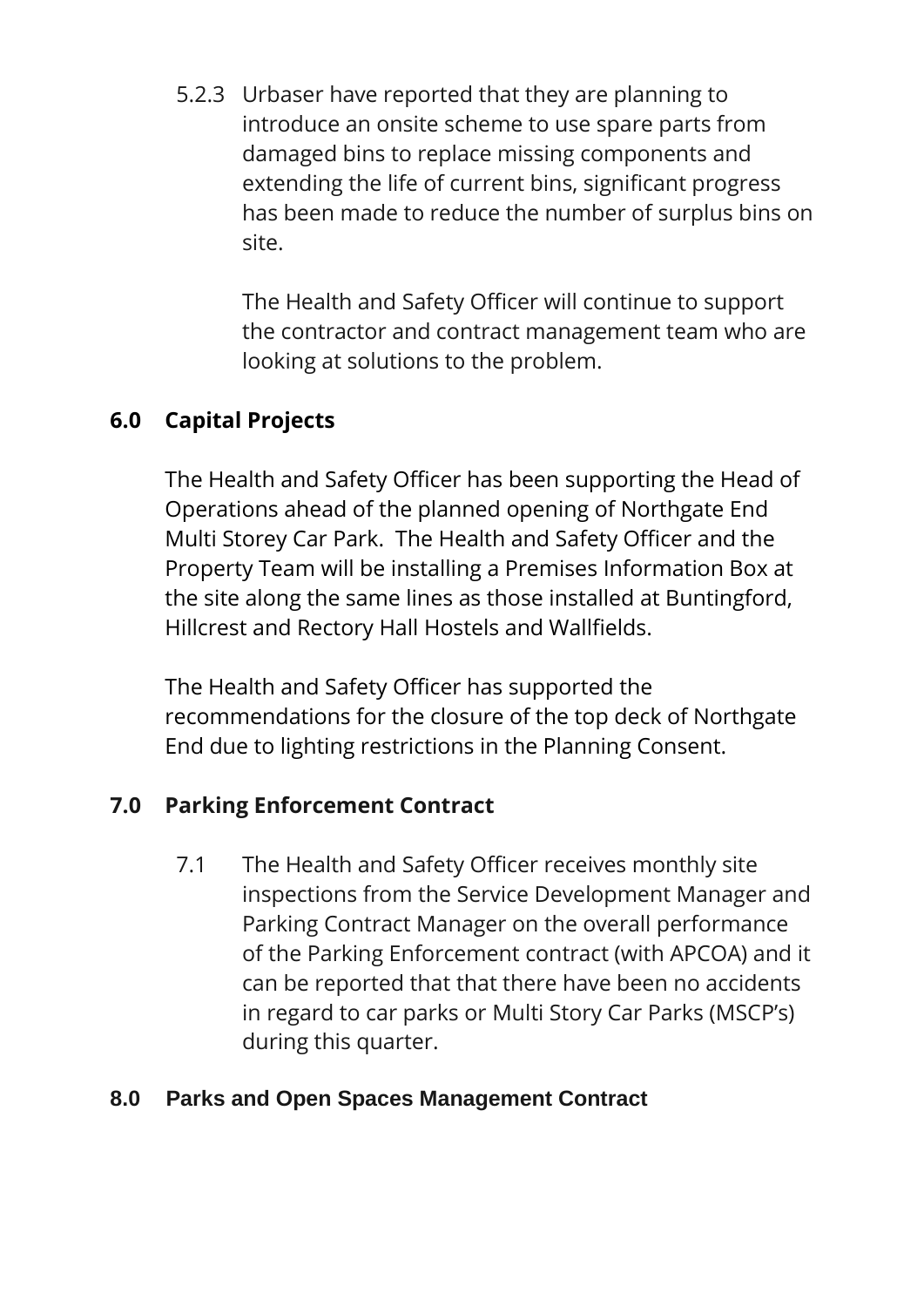- 8.1 There have been no incidents or accidents reported for this period and no incidents involving the Councils Grounds Maintenance Contractor, Glendale.
- 8.2 The Health and Safety Officer can advise the Committee that two events are planned for the Love Parks Week, one event will be held at Southern Country Park on Tuesday the 26<sup>th</sup> July and Pishiobury Park on Wednesday 27<sup>th</sup> July. The Health and Safety Officer will be working with the Operations Team on risk assessment and event safety.

## **9.0 Lone Worker Contract Update**

- 9.1 The Health and Safety Officer would like to advise the Committee that the new lone working service provision implementation has now commenced. This will be a phased programme and comprises the following:
	- New devices are currently being set up and linked to user profiles;
	- Recall old Microguard devices currently in use.
	- New devices to be sent, linked and ready for use
	- On-line user training and training for team administrators.

## **10.0 Contract and Development Support for Leisure Development Projects / Capital Programmes**

- 10.1 The Health and Safety Officer continues to liaise with the Leisure and Parks Development Officer (Leisure) on the progress of the improvement programmes.
- 10.2 The Health and Safety Officer will be supporting the Theatre Team for the delivery of Christmas events at Ware's Drill Hall in December 2022.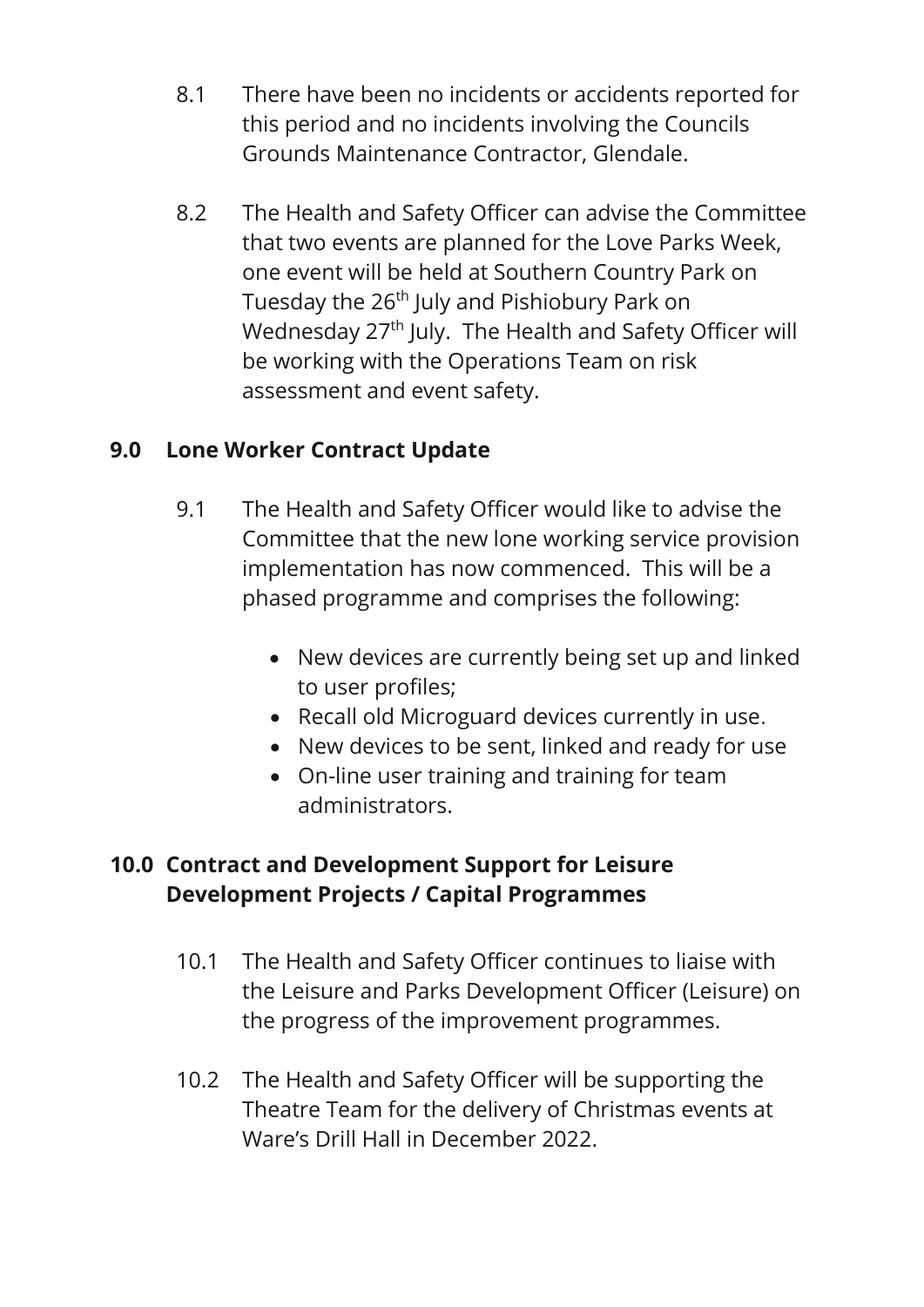- 10.3 Work is due to commence on the next phase of Hertford Theatres Growth and Legacy Project.
- 10.4 The Health and Safety Officer can advise the committee that there have been no on-site accidents or covid related incidents.

## **11.0 Blended Working Programme/COVID Protocols**

- 11.1 The Health and Safety Officer and the Head of Human Resources and Organisational Development have significantly re-worked the Protocols now that the majority of Covi-19 restrictions have been lifted. The new 'Office Housekeeping and Safety Protocols' are aimed at reinforcing and maintaining the good hygiene practices implemented for Covid control and to encourage decluttering of the workspace. Unison have actively participated and supported the revised protocols. Please see Appendix A for the new Protocols.
- 11.2 The Health and Safety Officer, Head of HR and Leadership Team are monitoring guidance and messaging from Government in order to respond proactively to any substantive changes.
- 11.3 The Health and Safety Officer has been working with the Corporate Property Services Manager on updating the furniture and layout of the meeting rooms at Wallfields to create greater flexibility. Room layout guides and capacities will be developed and calculated so people will be able to make informed choices for events and meetings.
- 11.4 The Health and Safety Officer has been working with the modern workspace transformation team on the changes being implemented in Wallfields to create new working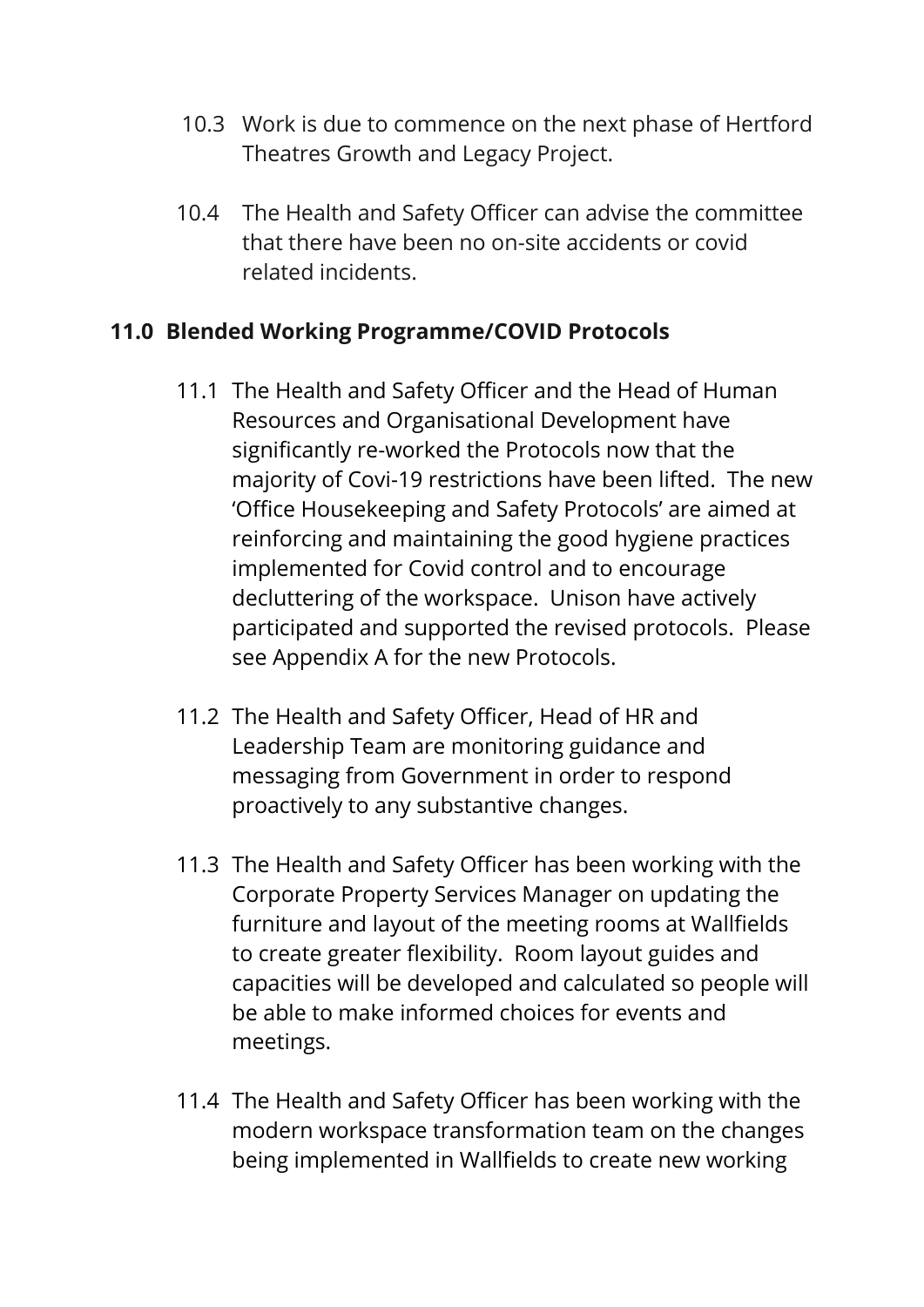space and meeting rooms.

## **12.0 Learning and Development – Partnership training and future events**

- 12.1 The Health and Safety Officer is exploring options for a personal safety awareness course.
- 12.2 With the new lone working contract now in place a series of training sessions are to be planned and implemented as part of the roll out.
- 12.3 The Health and Safety Officer will be considering options for First Aid refresher skills training in line with the blended working programme to ensure that consistent first aid cover is maintained,

## **13.0 Annual Review Summary**

The Health and Safety Officer has provided a summary of the significant progress made in Health and Safety for the year and the projects and developments the Health and Safety Officer has worked with colleagues on.

### **13.1 Parks, Open Spaces and Play Areas.**

The installation and opening of the Wild Play area at Hartham Common.

Supporting the Operations Team who were assisting the swimming club with access issues.

The Health and Safety Officer attended the new play area at Trinity Way, Bishops Stortford which had undergone a significant redevelopment with enhanced planting,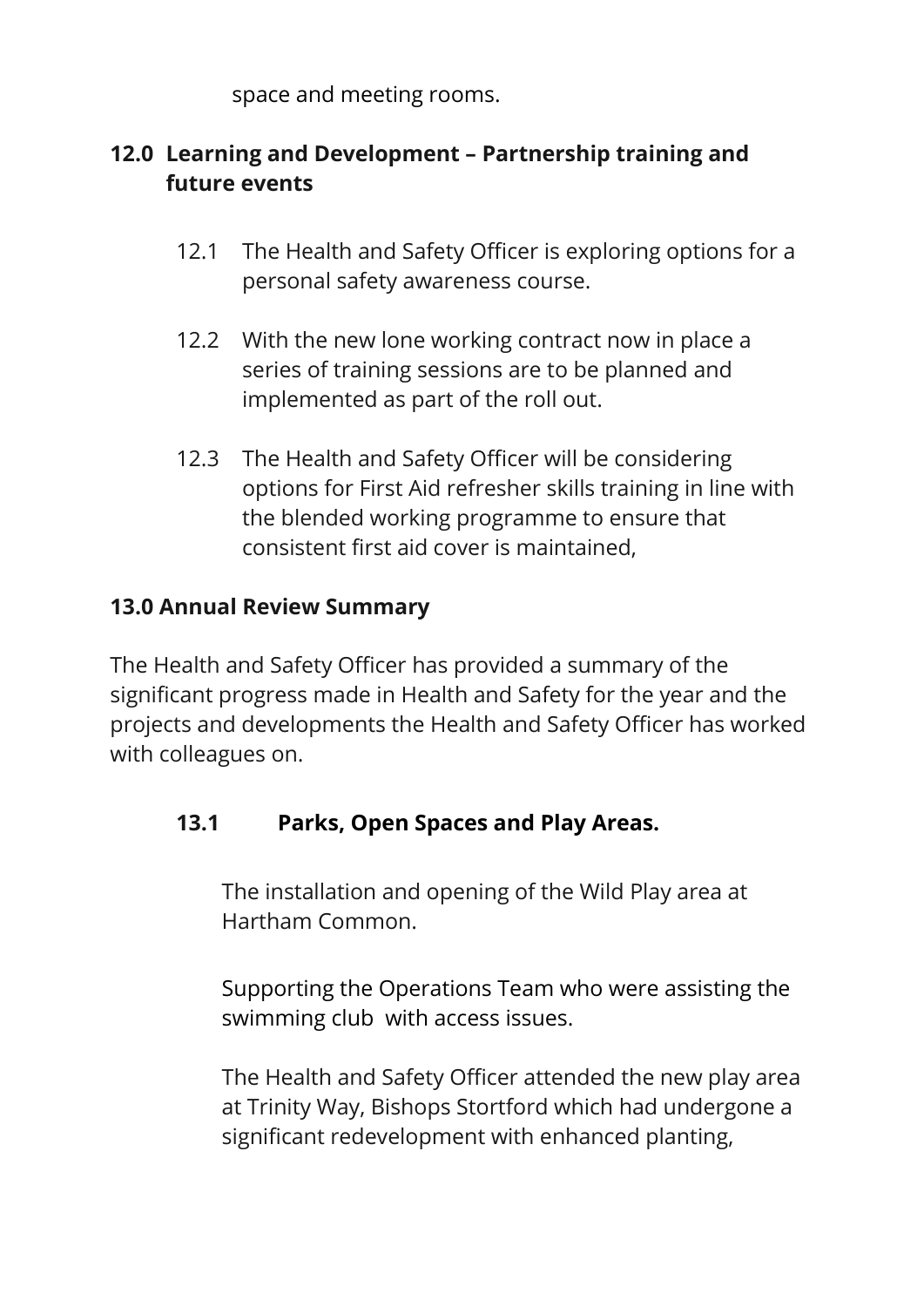landscaping and new play equipment.

### **13.2 Lone Worker Contract**

The Health and Safety Officer took on the management of the Lone Working contract, undertook an audit of hardware and data and prepared a new contract specification document and took the lead in a joint service provider procurement exercise with Stevenage Borough Council including the provision of training.

## **13.3 Contract and Development Support for Leisure Development Projects / Capital Programmes**

The Health and Safety Officer has supported and advised project Managers on the following capital projects and development projects;

- The delivery of Christmas events at Southern Maltings, Kibes Lane, Ware.
- The development of the new Grange Paddocks facility and upgrade of Hartham Swimming Pool.
- Safety enhancements at Buntingford Depot

## **13.4 Coronavirus-19 (Covid-19)**

Covid-19 caused significant problems and issues as the pandemic spread, impacting on East Herts Councils service delivery. Throughout the pandemic the Health and Safety Officer has supported all services across the Council and has played a key role in ensuring the safety and health of all colleagues. The Health and Safety Officer supported the teams by;

• Supporting the Head of HR and OD on the development of Covid workplace safety protocols, displaying signage and guidance.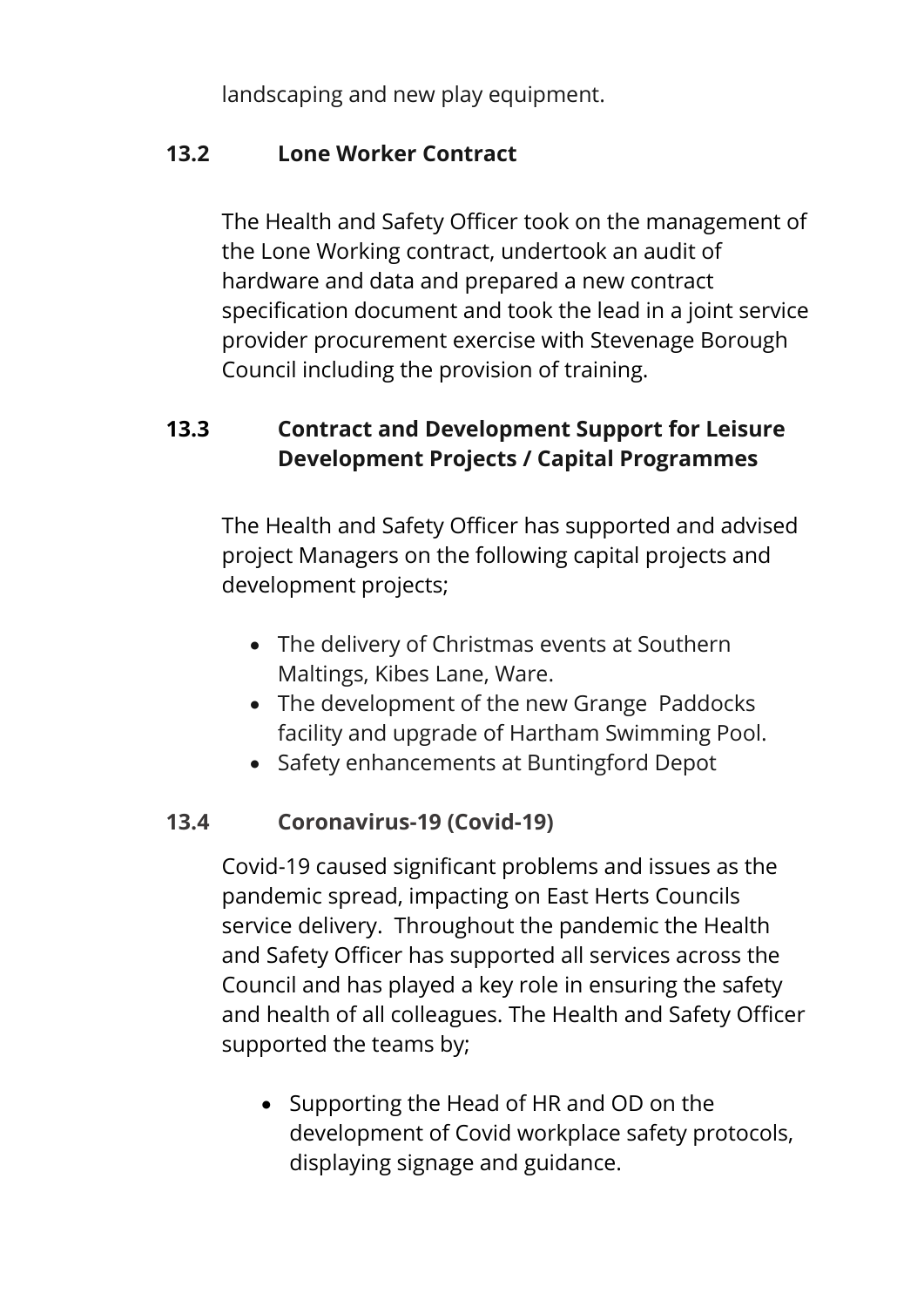- Setting up Covid secure interview rooms and meeting rooms
- Establishing controls to allow for the phased return to work of colleagues in a safe and secure manner.
- Working with teams to deliver services to internal and external customers such as re-opening of parks and open spaces and the offices.

Whilst Covid has changed the way many of us now work the Health and Safety Officer advises that vigilance and building on the positive outcomes be maintained to ensure that East Herts remains a positive, vibrant and dynamic organisation.

The Health and Safety Officer will look to pull together an annual set of statistics and seek benchmarks again to share with the committee at the next meeting. Unfortunately it continues to be hard to get benchmark data but as discussed contractor info will also be requested to benchmark against.

### **14.0 Options**

N/A

### **15.0 Risks**

15.1 As stated in the report where health and safety risks have been identified appropriate assessment has been made with relevant controls or mitigation put in place.

### **16.0 Implications/Consultations**

### **Community Safety**

As covered by the report the measures or controls put in place will impact positively on community safety e.g. re parks and open spaces or reception re-opening to the public.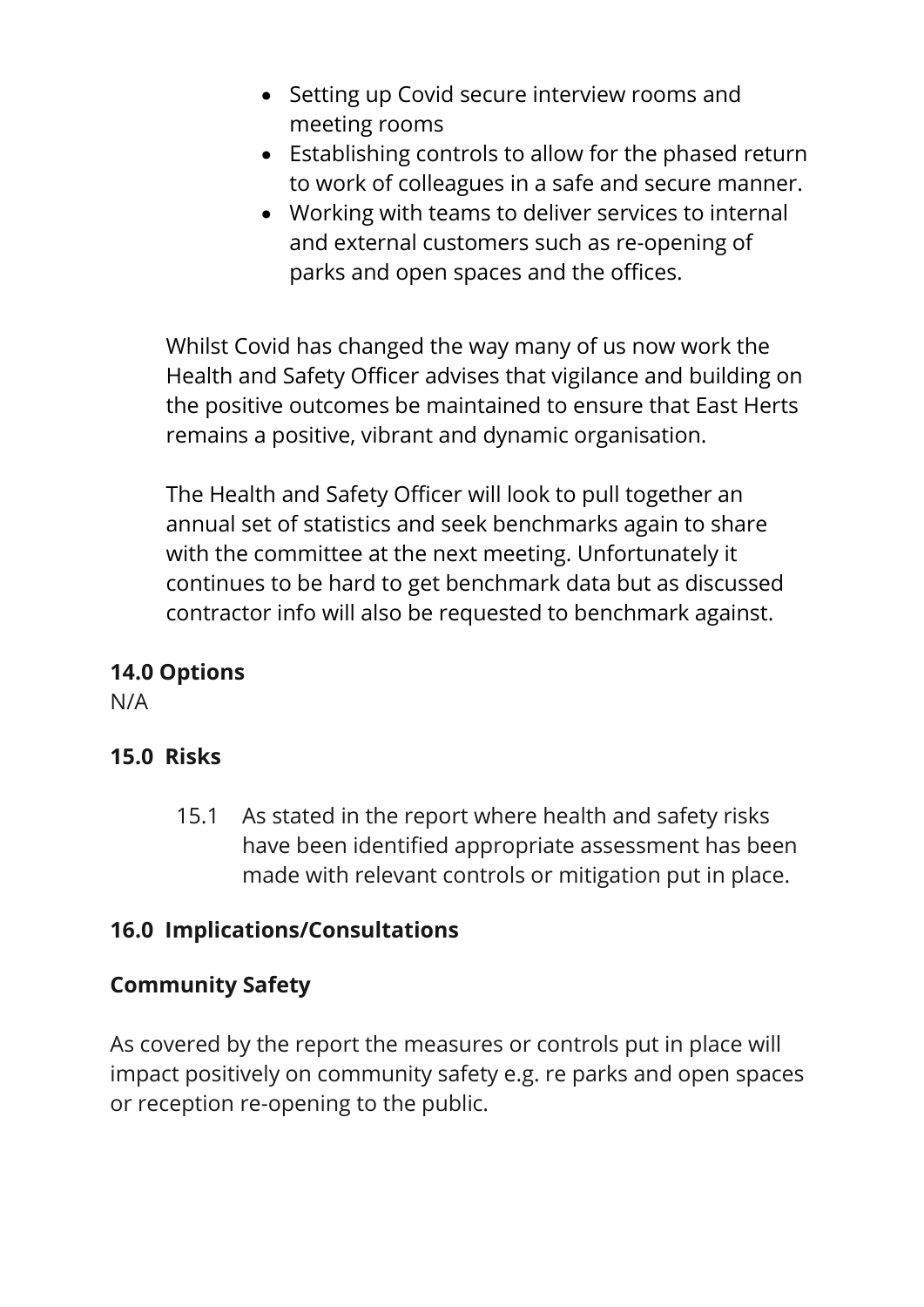## **Data Protection**

No

## **Equalities**

No patterns or links in the data that accidents are related to any protected characteristics. In terms of developments reasonable adjustments are made to support disabilities and ensure disabled access.

## **Environmental Sustainability**

No

**Financial**

No

## **Health and Safety**

Yes – as described in the report

## **Human Resources**

Yes – Health and Safety is part of the HR & OD Service

## **Human Rights**

No

## **Legal**

Yes - Health and Safety practice, reporting and monitoring is in place to comply with legal requirements and the report has been reviewed by LT which includes the Head of Legal and Democratic Services.

## **Specific Wards**

No

## **17.0 Background papers, appendices and other relevant material**

Appendix A – Office Housekeeping and Safety Protocols, Updated April 2022

| <b>Contact Officer</b> | Simon O'Hear – Head of HR and OD |  |  |
|------------------------|----------------------------------|--|--|
|                        | Contact Tel No - x2141           |  |  |
|                        | simon.o'hear@eastherts.gov.uk    |  |  |